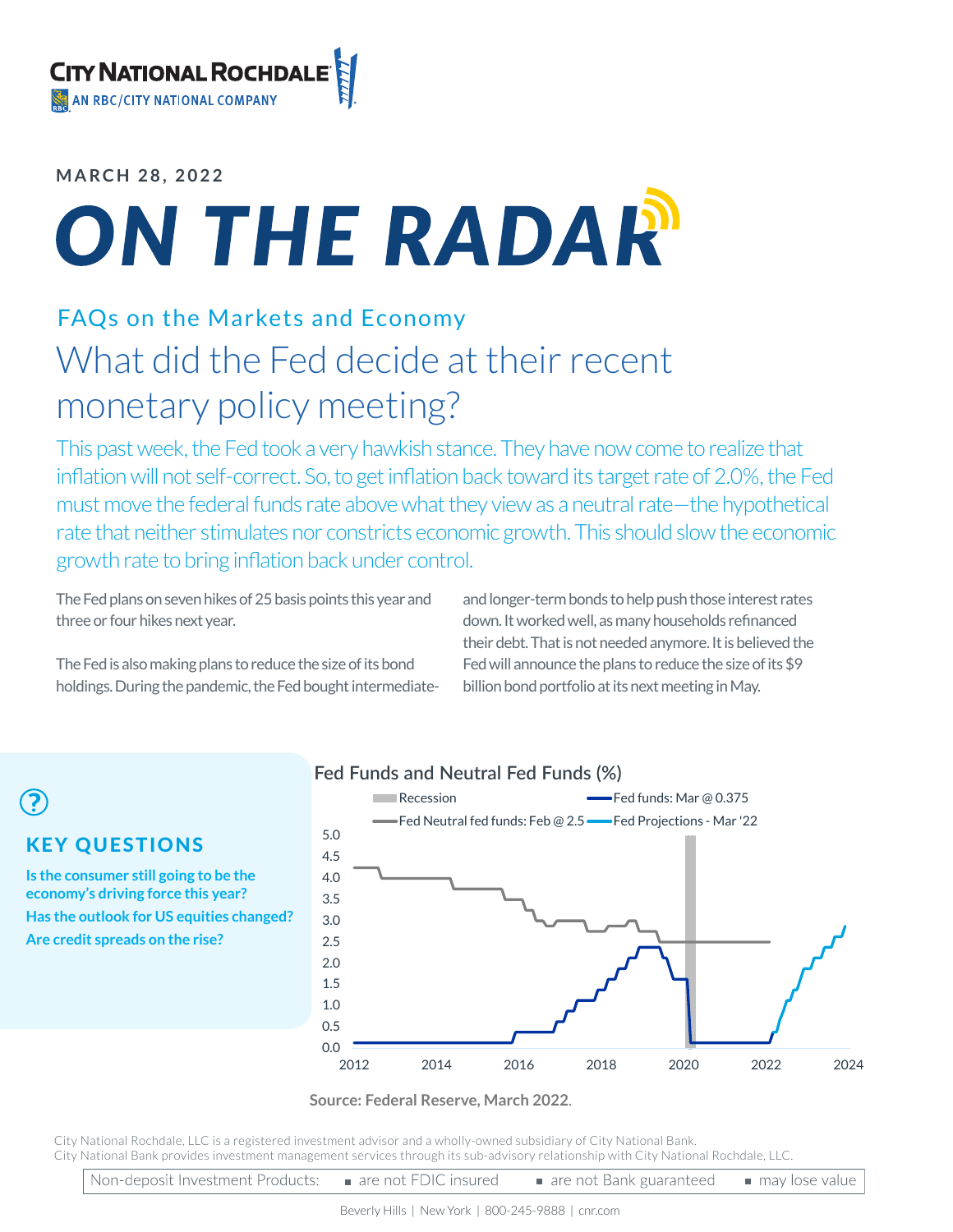# Is the consumer still going to be the economy's driving force this year?

Yes, we still believe households with a solid balance sheet with high cash levels will continue their strong spending habit.

The year is off to a good start due to a rebound from a slow pace of spending in December, which was a result of the omicron outbreak. The monthly change was a meteoric 4.9% in January, and February grew at 0.3%. The yearly change stands at 17.6% (it averaged 4.3% for the 10 years before the pandemic).

Over the past year, one of the strongest sectors for growth has been restaurant sales, which leaped 33%. This reflects the drop in COVID-19 cases and the increased comfort that many have with going out in public.

# **Retail Sales**



*monthly value, seasonally adjusted, \$, billions*

**Source: U.S. Census Bureau, as of February 2022.**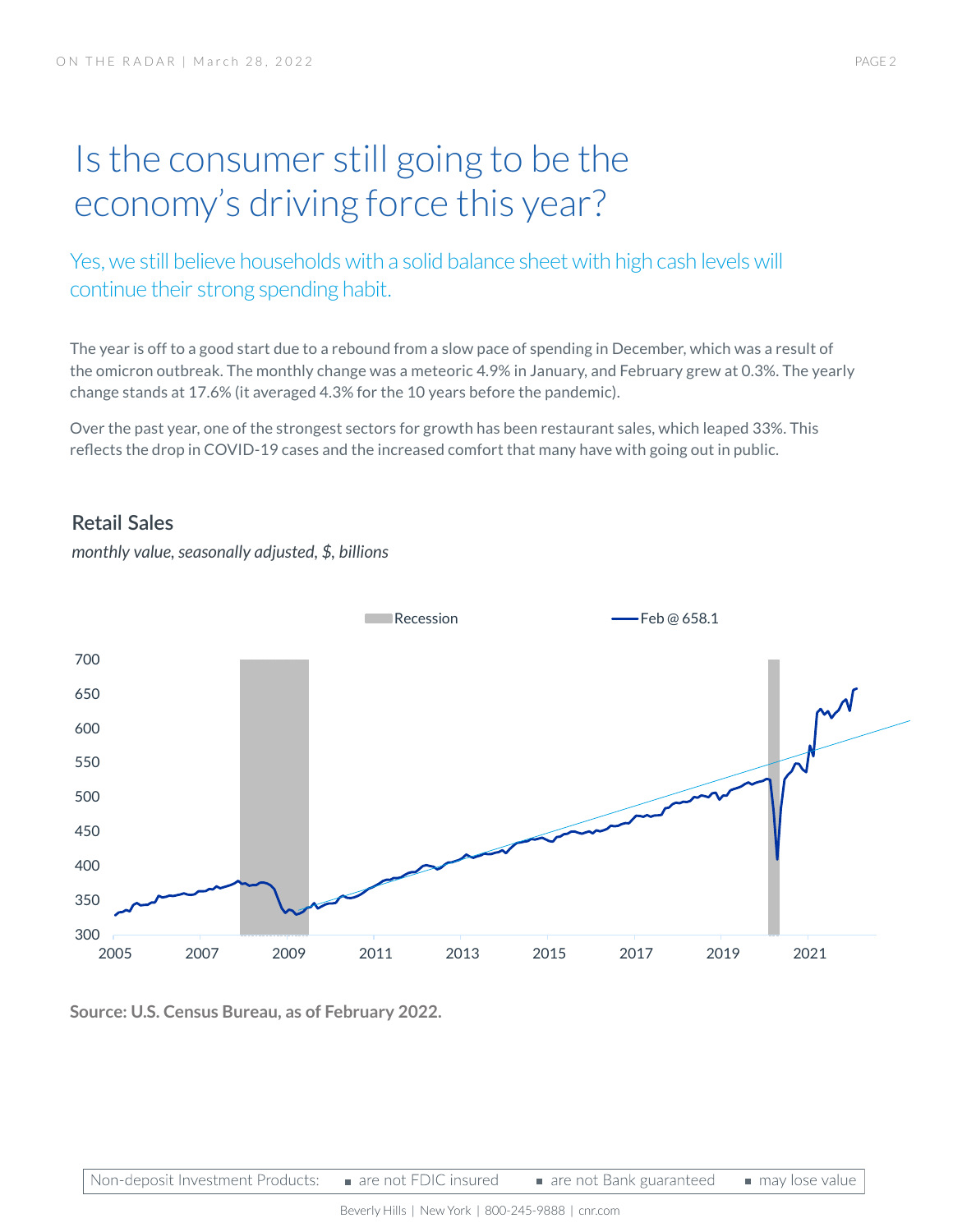# Has the outlook for US equities changed?

While uncertainty over the fallout from the Ukraine-Russia war remains, and warrants a more cautious approach in the near term, we continue to believe that the strength of underlying US fundamental conditions should offer broader support to stock prices over the intermediate to longer term.

The crisis has exacerbated global inflationary pressures on a number of fronts. Not only are we seeing higher oil and gas prices, but also higher wheat and grain prices, as well as some further disruption to supply chains, particularly in key metal commodities like palladium, used in auto manufacturing.

Although these headwinds will likely be a drag on US growth, the good news is that household and corporate balance sheets remain very healthy and well positioned to handle a period of higher prices. Meanwhile, the US is now a net exporter in oil, natural gas and coal. The rise in global prices will likely provide an offsetting boost to growth from higher US energy investment.

As a result, we expect the overall impact on the US economy to be relatively modest, especially compared to Europe,

where recession risk has risen meaningfully due to the region's heavy reliance on Russian energy imports and more extensive trade relationships.

Importantly for investors, the outlook for US earnings remains solid. While we have modestly reduced our expectations for corporate profits in 2022, given the impact to margins from higher input costs and the likely prospect of reduced US sales to Europe, our S&P 500 base case for EPS growth of 8% is still above the long term average of 5–7%.

As we do get more clarity on the crisis, we would expect to see a rebound in markets, especially given that conditions may be oversold. Corrections tend not to become prolonged bear markets when the outlook for economic and corporate profit growth remains positive.



#### **CNR S&P 500 EPS Estimates**

60%

Beverly Hills | New York | 800-245-9888 | cnr.com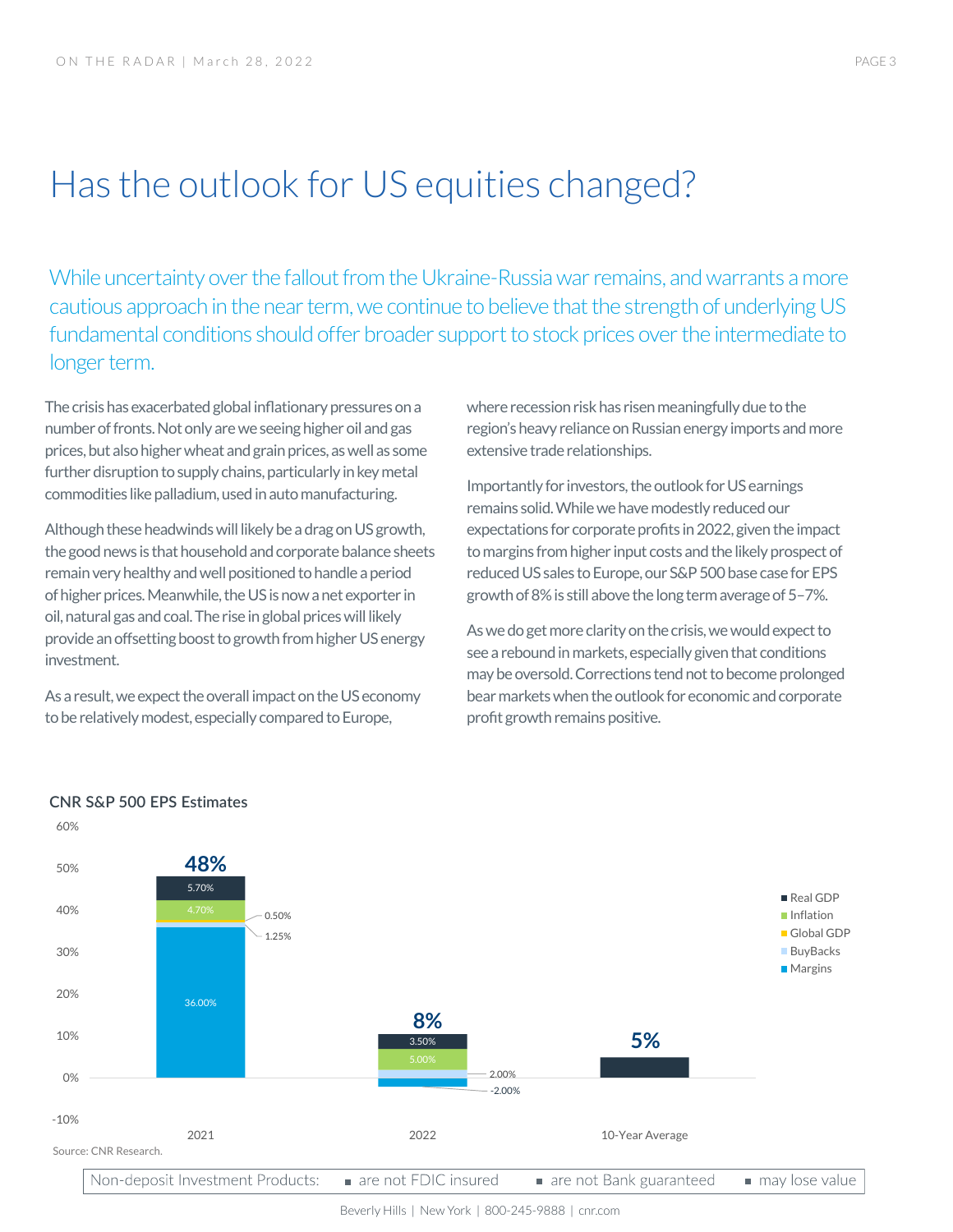# Are credit spreads on the rise?

In times of heightened geopolitical risk, it's helpful to reference the impact of historical events on corporate credit. Current investment-grade credit spreads of 121bps are above the 5-year average of 114bps, yet still near the 10-year average of 123bps.

Meanwhile, credit fundamentals are currently stronger than they have been over the past 5 years. While it is rational to assume that the market is mispricing credit risk, we do not believe that credit risk is the main driver of spread movements today.

The challenge with the current selloff is that it started from such a low level. Even after the large move higher in risk this month, the market is not close to the peaks of most prior conflicts. Moreover, geopolitical events have not triggered significant prolonged losses historically, but this could change rapidly if the market believes economic growth will be affected.

The table below shows that Gross Domestic Product (GDP) growth in the current quarter of market weakness is much stronger than in most of the prior conflict periods. This is what makes the market weakness unusual – it is being driven by inflation concerns as well as the external shock from the Ukrainian invasion, not by falling GDP growth or weakness in corporate profitability.

CNR continues to maintain a neutral to respective benchmark positioning for our total return strategies, as market signals are getting lost in the noise. Passive income-based strategies can currently benefit from higher spreads, which provide higher overall yields and opportunities for total return.

| <b>Date</b> | Spread                                    | Spread | <b>Change</b> | % Change | <b>Duration</b><br>(Days) | <b>GDP</b><br>Growth |
|-------------|-------------------------------------------|--------|---------------|----------|---------------------------|----------------------|
| 1/17/1991   | 144                                       | 154    | 10            | 7%       | 62                        | 4.5%                 |
| 3/24/1999   | 104                                       | 102    | $-2$          | $-2%$    | 63                        | 6.0%                 |
|             |                                           |        |               |          |                           |                      |
| 9/11/2001   | 152                                       | 202    | 50            | 33%      | 94                        | $-1.6%$              |
| 3/12/2003   | 163                                       | 172    | 8             | 6%       | 9                         | 3.8%                 |
| 1/25/2011   | 149                                       | 150    | $\mathbf{1}$  | 1%       | $\overline{4}$            | 4.5%                 |
| 3/19/2011   | 137                                       | 144    | 7             | 5%       | 33                        | 4.5%                 |
| 3/14/2014   | 109                                       | 113    | 4             | 4%       | 17                        | 4.3%                 |
| 9/22/2014   | 98                                        | 126    | 28            | 29%      | 49                        | 4.6%                 |
|             | 132                                       | 145    | 13            | 10%      | 41                        | 3.8%                 |
| 2/10/2022   | 91                                        | 121    | 30            | 33%      |                           | 6.9%                 |
|             | Sources: Bloomberg and Bloomberg Indices. |        |               |          |                           |                      |

## **GDP Growth**

Past performance is no guarantee of future results.

Non-deposit Investment Products:

are not FDIC insured

are not Bank guaranteed